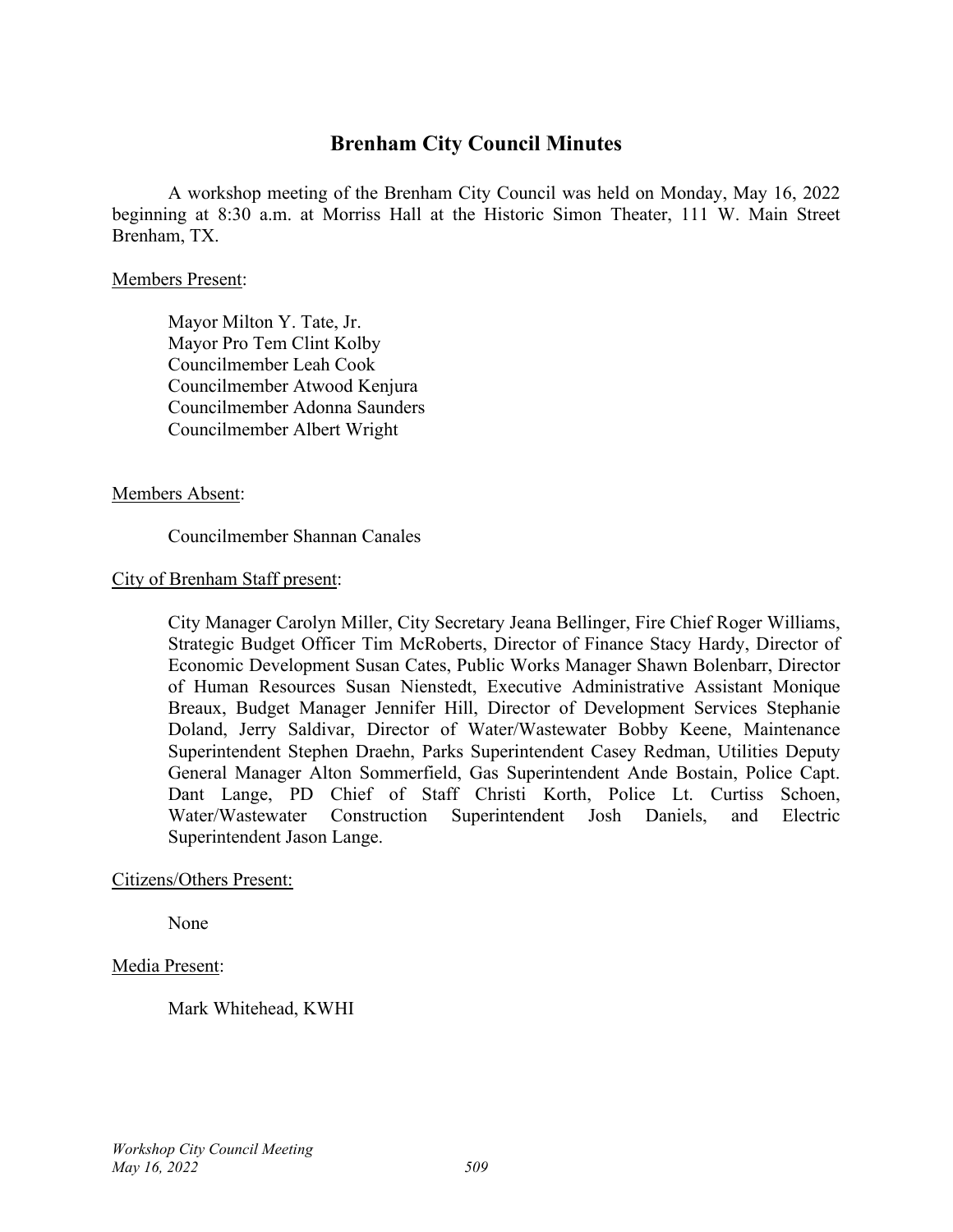## **1. Call Meeting to Order**

## **REGULAR SESSION**

## **2. FY2022-23 Proposed Budget – Utility Funds**

Strategic Budget Officer Tim McRoberts presented this item. McRoberts discussed the following:

- Purpose of the five-year financial plan
- Components of the five-year financial plan
- Focus of the five-year financial plan
- Budget Process
- Important assumptions in the five-year plan
- Utility fund challenges
	- o Inflation
	- o Labor shortages
	- o Supply chain shortages
	- o Longer lead times
	- o Future economic uncertainty
- Utility fund priorities
	- o Increasing water treatment capacity
	- o Updating and maintaining utility infrastructure
	- o Containing utility costs

## **3. FY2022-23 Proposed Budget – General Fund**

Strategic Budget Officer Tim McRoberts presented this item. McRoberts discussed the following:

- General fund revenue trends
- General fund challenges
	- o Inflation
	- o Labor shortages
	- o Supply chain shortages
	- o Longer lead times
	- o Future economic uncertainty
- General fund priorities
	- o Public Safety: New personnel and equipment; new fire station
	- o Streets: Maintain and expand roadways as needed for new development
	- o Parks: Continue to support our current parks and plan for future parks
	- o Information Technology: Keeps the city's technology infrastructure secure and up to date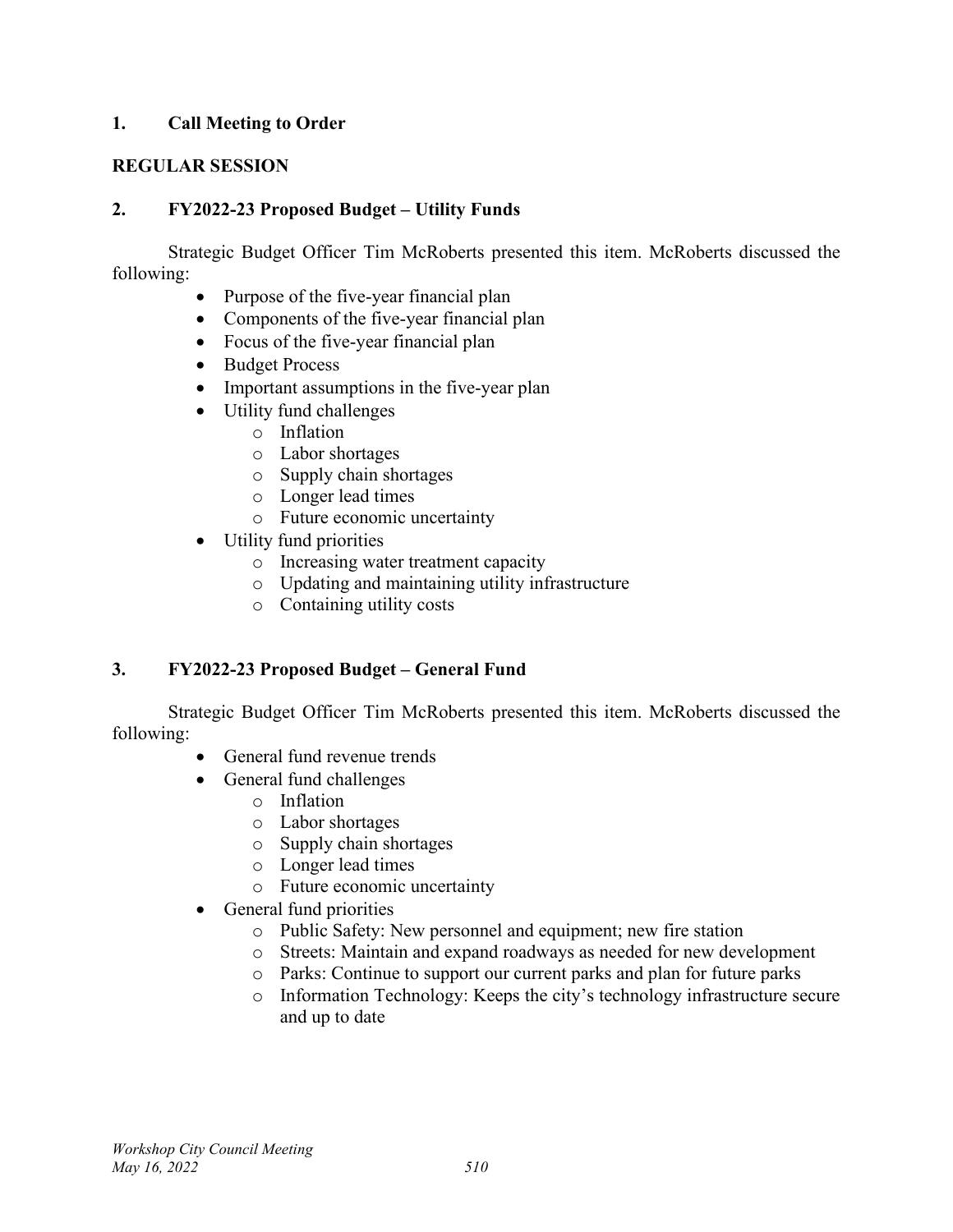The meeting was adjourned.

*Milton Y. Tate, Jr.* Mayor

# *Jeana Bellinger, TRMC, CMC*

City Secretary